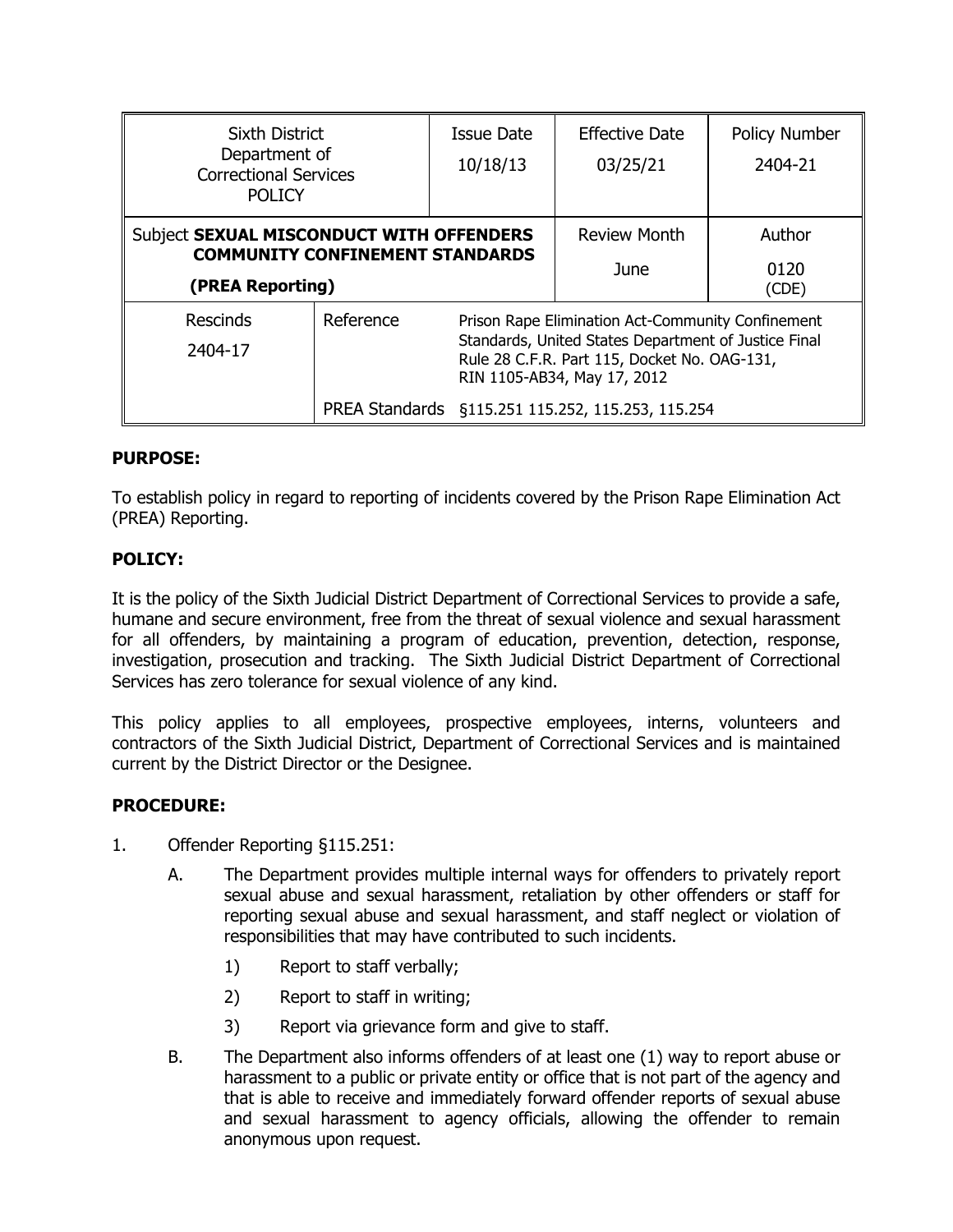### **POLICY NUMBER 2404-21 PAGE 2 OF 4**

**PROCEDURE:** (continued)

- 1) Report to the State Ombudsman's Office;
- 2) Report to State Victim Services Coordinator;
- 3) Report to District PREA Coordinator.
- 2. Staff reporting:
	- A. Staff accepts reports made verbally, in writing, anonymously and from third parties and promptly documents any verbal reports (2404A, 2404B).
	- B. Staff may privately report sexual abuse and sexual harassment of offenders to the PREA Coordinator or designee(s). Initial reports taken from an offender where the alleged incident occurred at a federal, state, county, juvenile correctional or jail setting; treatment facility or while under field services supervision at the federal, state, county or juvenile level are reported immediately to the PREA Coordinator or designee (s).
- 3. Exhaustion of Administrative Remedies §115.252:
	- A. There is no time limit on when an offender may submit a grievance regarding an allegation of sexual abuse.
	- B. The Department may apply otherwise applicable time limits on any portion of a grievance that does not allege an incident of sexual abuse.
	- C. The Department does not require an offender to use any informal grievance process, or to otherwise attempt to resolve with staff, an alleged incident of sexual abuse.
	- D. Nothing in this section restricts the Department's ability to defend against a lawsuit filed by an offender on the ground that the applicable statute of limitations has expired.
	- E. The Department ensures that:
		- 1) An offender who alleges sexual abuse may submit a grievance without submitting it to a staff member who is the subject of the complaint, and
		- 2) Such grievance is not referred to a staff member who is the subject of the complaint.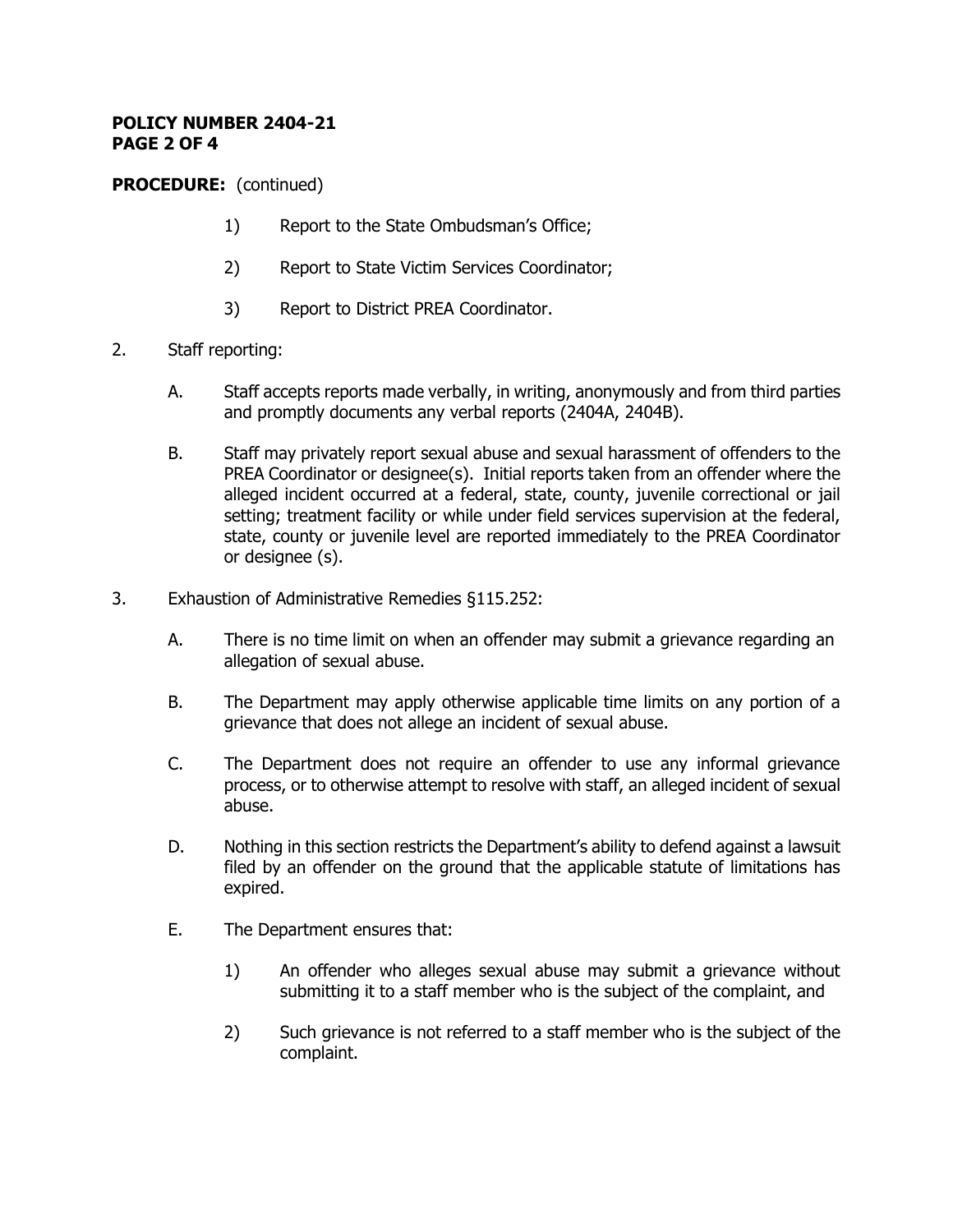#### **POLICY NUMBER 2404-21 PAGE 3 OF 4**

### **PROCEDURE:** (continued)

- F. The Department issues a final agency decision on the merits of any portion of a grievance alleging sexual abuse within ninety (90) days of the initial filing of the grievance.
- G. Computation of the ninety (90) day time period does not include time consumed by offenders in preparing any administrative appeal.
- H. The Department may claim an extension of time to respond, of up to seventy (70) days, if the normal time period for response is insufficient to make an appropriate decision. The Department notifies the offender in writing of any such extension and provides a date by which a decision is made.
- I. At any level of the administrative process, including the final level, if the offender does not receive a response within the time allotted for reply, including any properly noticed extension, the offender may consider the absence of a response as a denial at that level.
- J. Third parties, including fellow offenders, staff members, family members, attorneys and outside advocates, are permitted to assist offenders in filing requests for administrative remedies relating to allegations of sexual abuse, and are also permitted to file such requests on behalf of offenders.
- K. If a third party files such a request on behalf of an offender, the facility may require as a condition of processing the request that the alleged victim agree to have the request filed on his or her behalf, and may also require the alleged victim to personally pursue any subsequent steps in the administrative remedy process.
- L. If the offender declines to have the request processed on his or her behalf, the agency documents the offender's decision.
- M. The Department establishes procedures for the filing of an emergency grievance alleging that an offender is subject to a substantial risk of imminent sexual abuse.
	- 1) After receiving an emergency grievance alleging an offender is subject to a substantial risk of imminent sexual abuse, staff immediately forwards the grievance (or any portion thereof that alleges the substantial risk of imminent sexual abuse) to management, who provides an initial response within forty-eight (48) hours and issues a final agency decision within five (5) calendar days. The initial response and final Department decision documents the Department's determination whether the offender is in substantial risk of imminent sexual abuse and the action taken in response to the emergency grievance.